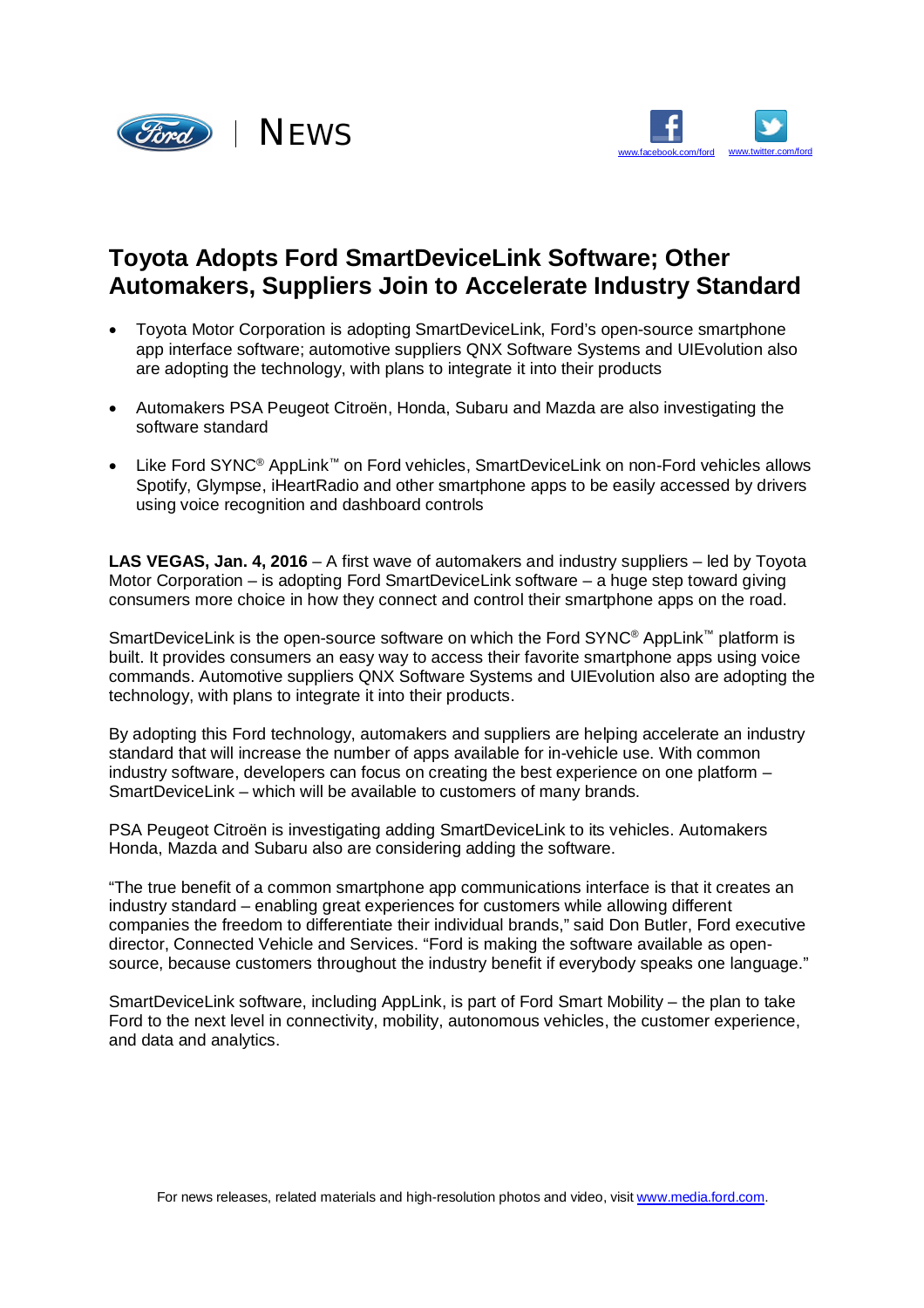## **How an industry standard benefits consumers**

SmartDeviceLink-equipped vehicles enable drivers to manage popular smartphone apps using display screens, buttons and/or voice recognition commands. Popular music apps such as Spotify and iHeartRadio, information apps including AccuWeather and MLB, retail apps such as Domino's, and a growing list of apps from around the world are already available for Ford AppLink users.

Those apps become more readily available in vehicles equipped with SmartDeviceLink because developers have access to higher volumes of vehicles and new capabilities. For automakers and suppliers, SmartDeviceLink adoption broadens the choice for customers in how they connect and control their smartphones while on the move. Adoption also supports increased quality and security of the software as multiple parties can collaborate on improvements.

As part of Ford SYNC, AppLink is available on more than 5 million Ford vehicles globally. The technology is expected to reach 28 million more vehicles by 2020.

Industry-wide adoption of SmartDeviceLink will help the technology spread to new markets, such as China, Taiwan, New Zealand and Thailand.

## **Growing the connected car community**

By making SmartDeviceLink software available to the open-source community, Ford is providing the industry a way to maintain differentiated, brand-specific entertainment and connectivity systems that deliver on customer expectations for smartphone app integration – regardless of smartphone.

Livio, a wholly owned Ford subsidiary, continues to manage the open-source project by working with SmartDeviceLink adopters to build the appropriate interfaces into each unique vehicle environment.

"Developing a safer and more secure in-car smartphone connectivity service – which better matches individual vehicle features – is exactly the value and advantage an automaker can offer customers," said Shigeki Terashi, executive vice president, Toyota Motor Corporation. "We expect that many companies share our view and will participate in the industry SmartDeviceLink collaboration."

Ottawa, Canada-based QNX Software Systems, a BlackBerry subsidiary, offers a comprehensive portfolio of infotainment, telematics, safety and acoustics solutions deployed in more than 60 million vehicles worldwide.

More than 40 automotive manufacturers use QNX Software Systems, including Ford, which employs the operating system for SYNC 3. QNX plans to integrate SmartDeviceLink into its  $Q$ NX CAR<sup>™</sup> platform for infotainment, which supports a wide variety of OEM systems. This could help to rapidly migrate the interface to millions of vehicles around the world.

# # #

## *About Ford Motor Company*

*Ford Motor Company, a global automotive industry leader based in Dearborn, Michigan, manufactures or distributes automobiles across six continents. With about 197,000 employees and 67 plants worldwide, the company's automotive brands include Ford and Lincoln. The company provides financial services through Ford Motor Credit Company. For more information regarding Ford and its products worldwide, please visit [www.corporate.ford.com.](http://www.corporate.ford.com.)*

For news releases, related materials and high-resolution photos and video, visit [www.media.ford.com.](http://www.media.ford.com.)